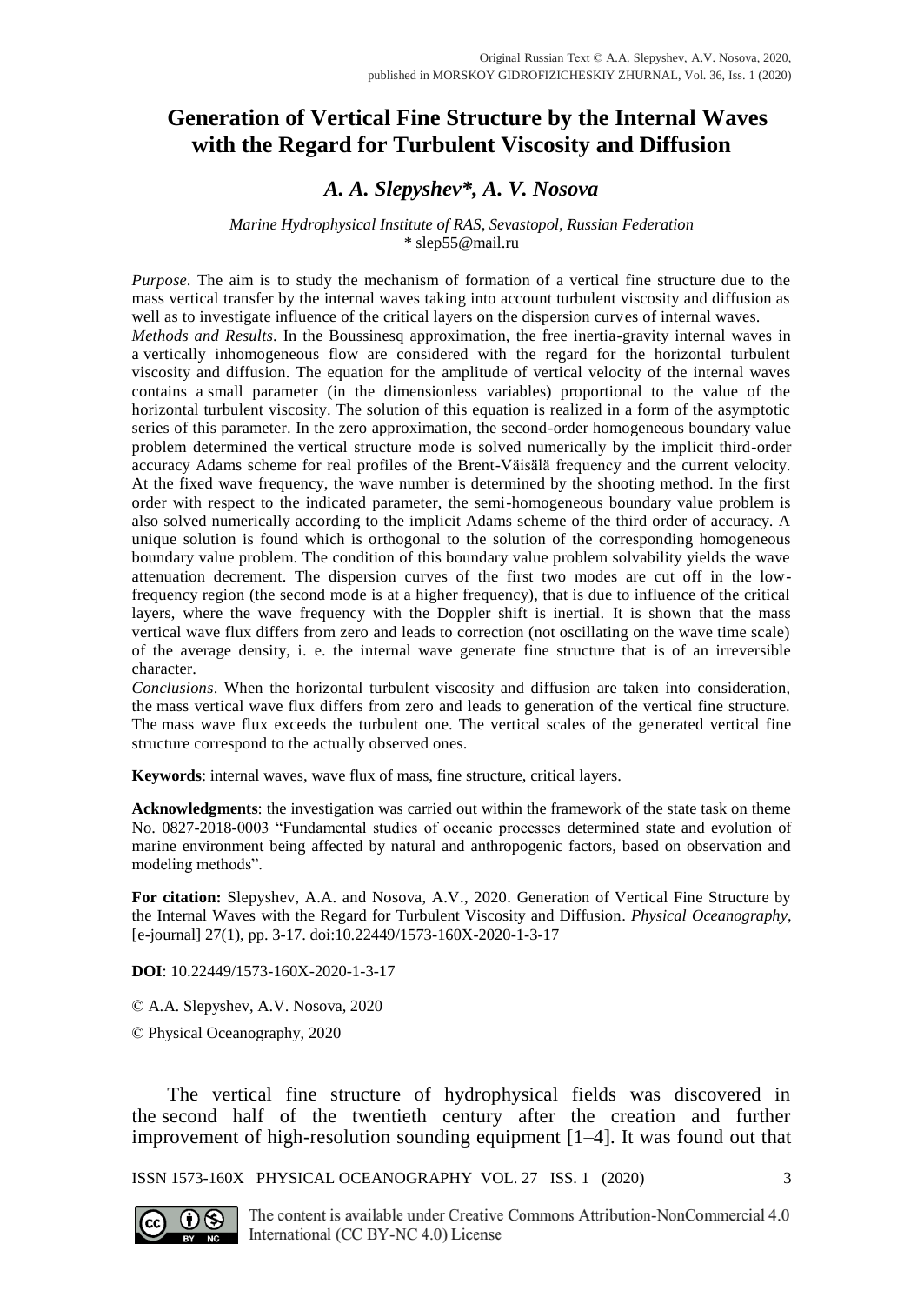the temperature and salinity vertical profiles are very indented vertically (without density inversions) and constitute a "layer cake" <sup>1</sup>. The cause for this layering was not clear.

According to one concept, small-scale turbulence is generated due to Kelvin-Helmholtz local hydrodynamic instability and breaking of internal waves [5–16]. According to other concepts, the double diffusion mechanism leads to the formation of stepped structures in the ocean [17, 18]. The role of intrusive separation in the areas of fronts and synoptic eddies [19–21] should be noted. Hydrodynamic instability and intrusion separation often work together, creating a small-scale layering – a microstructure in the ocean [3]. The wave mechanism for generating a vertical fine structure due to nonlinear effects during the propagation of internal wave trains (without breaking) also merits attention. Its essence is that during the propagation of weakly nonlinear internal wave train, the scale-average current waves and non-oscillating correction to the density are generated. This correction is interpreted as a wave-generated fine structure [22, 23]. The mentioned correction to the density is proportional to the square of wave amplitude, and after the wave train passage the unperturbed stratification profile regains. Thus, the fine structure generated by the wave train is reversible.

With regard to turbulent viscosity and diffusion, the internal waves attenuate [24, 25]. The vertical wave fluxes of heat, salt and momentum are nonzero [26, 27]. Below it will be shown that the wave flux of mass  $\rho w$  ( $\rho, w$  are wave perturbations of density and vertical velocity, respectively) is nonzero and leads to average density profile deformation – to a fine structure that is generated by the wave and has an irreversible character. Since the coefficients of horizontal turbulent viscosity and diffusion are three to four orders of magnitude greater than the corresponding coefficients of vertical turbulent viscosity and diffusion, the latter are neglected.

**Statement of the problem**. Free internal waves in a basin of constant depth are considered taking into account the Earth rotation in the presence of an average plane-parallel current with a vertical velocity shift. The coefficients of horizontal turbulent viscosity and diffusion are assumed to be constant. The amplitude of the vertical velocity, dispersion relation and wave attenuation decrement are found in the linear approximation. In the second order of the wave amplitude the wave flux of mass and non-oscillating on the wave scale density correction are determined. This density correction is a wave-generated fine structure. We introduce dimensionless variables [27] (a prime symbol marks the dimensional physical quantities):

$$
\begin{aligned}\n\text{ities):} \\
x' &= Hx, \quad y' = Hy, \quad z' = Hz, \quad t' = t/\omega_*, \\
u' &= H\omega_* u, \quad v' = H\omega_* v, \quad w' = H\omega_* w, \quad U_0' = H\omega_* U_0,\n\end{aligned}
$$

<sup>1</sup> Panteleev, N.A., Okhotnikov, I.N. and Slepyshev, A.A., 1993. *Small-Scale Structure and Dynamics of the Ocean*. Kiev: Naukova Dumka, 193 p. (in Russian); Fedorov, K.N., 1976. *Fine Thermohaline Structure of Oceanic Waters.* Leningrad: Gidrometeoizdat, 184 p. (in Russian).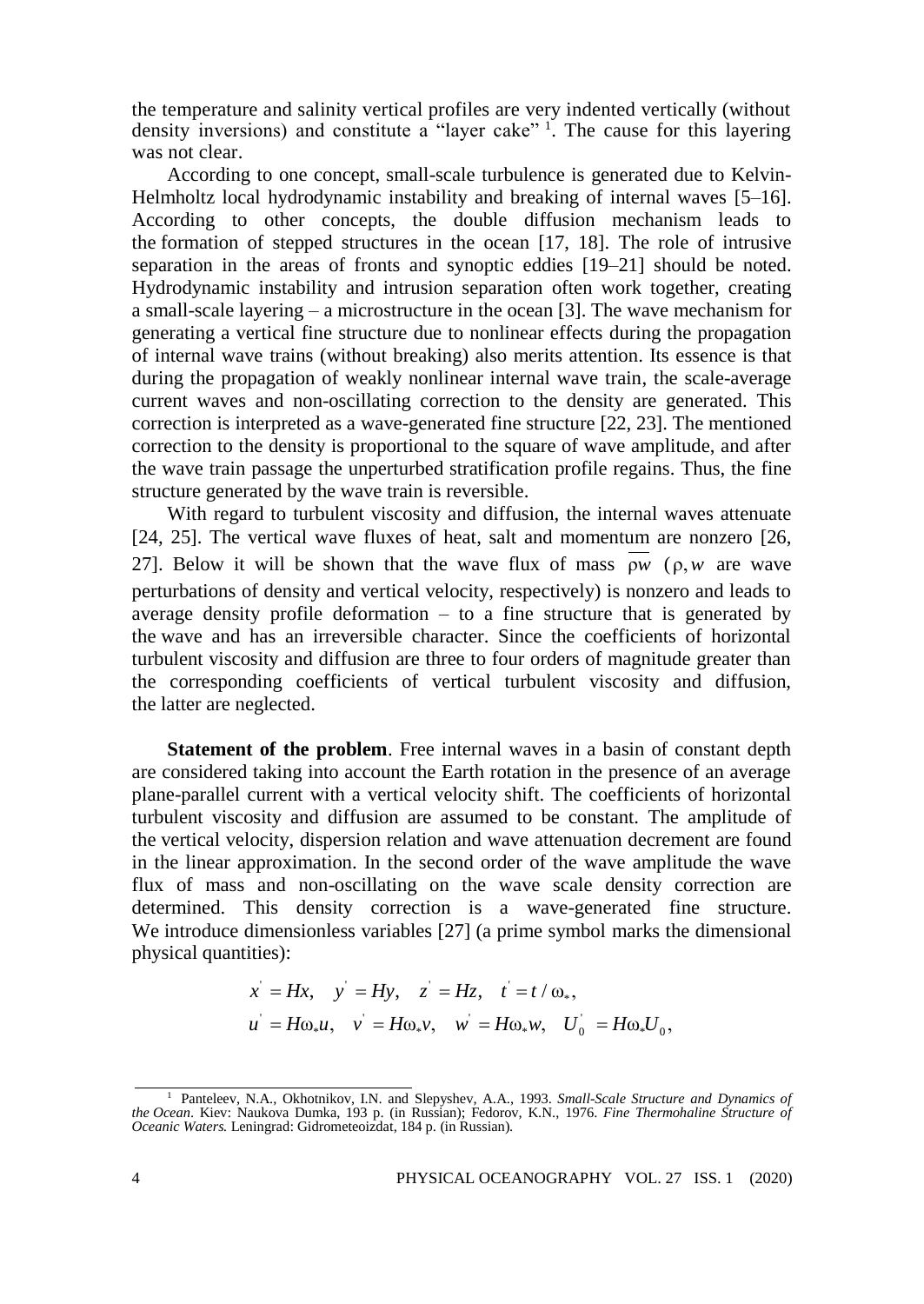$$
\rho = \rho_0(0) H \omega_*^2 \rho / g, \ \rho_0(z) = \rho_0(0) H \omega_*^2 \rho_0(z) / g,
$$
  

$$
P = \rho_0(0) H^2 \omega_*^2 P, \quad K = K \mu, \quad M = M \mu, \quad f = f \omega_*,
$$

where  $x$ ,  $y$ ,  $z$  are two horizontal and a vertical coordinate,  $z$  axis is directed upwards;  $\omega_*$  is a characteristic wave frequency; *u*, *v*, *w* are two horizontal and a vertical component of wave current velocity, respectively; ρ and *P* are wave perturbations of density and pressure;  $\rho_0$  is non-perturbed mean water density; *H* is a sea depth; *K, M* are coefficients of horizontal turbulent viscosity and diffusion;  $\mu$  is a characteristic value of horizontal turbulent viscosity;  $U_0(z)$  mean flow velocity; *f* is the Coriolis parameter.

A system of hydrodynamics equations for wave perturbations in the Boussinesq approximation has the following form:

$$
\frac{Du}{Dt} - fv + w\frac{dU_0}{dz} = -\frac{\partial P}{\partial x} + \varepsilon K \Delta_h u,\tag{1}
$$

$$
\frac{Dv}{Dt} + fu = -\frac{\partial P}{\partial y} + \varepsilon K \Delta_h v,
$$
\n(2)

$$
\frac{Dw}{Dt} = -\frac{\partial P}{\partial z} + \varepsilon K \Delta_h w - \rho,
$$
\n(3)

$$
\frac{D\rho}{Dt} = -w\frac{d\rho_0}{\partial z} + \varepsilon M \Delta_h \rho, \tag{4}
$$

$$
\frac{\partial u}{\partial x} + \frac{\partial v}{\partial y} + \frac{\partial w}{\partial z} = 0.
$$
 (5)

Here  $\epsilon = \mu / \omega_* H^2$  is a small parameter proportional to the horizontal turbulent viscosity value;  $\Delta_h$  is horizontal Laplace operator, 2  $a^2$  $h = \partial x^2 + \partial y^2$  $\Delta_{h} = \frac{\partial^{2}}{\partial \theta^{2}} + \frac{\partial^{2}}{\partial \theta^{2}}$  $\partial x^2$   $\partial y$ ; the action of  $D/Dt$  operator is revealed by the formula

$$
\frac{D}{Dt} = \frac{\partial}{\partial t} + (u + U_0) \frac{\partial}{\partial x} + v \frac{\partial}{\partial y} + w \frac{\partial}{\partial z}.
$$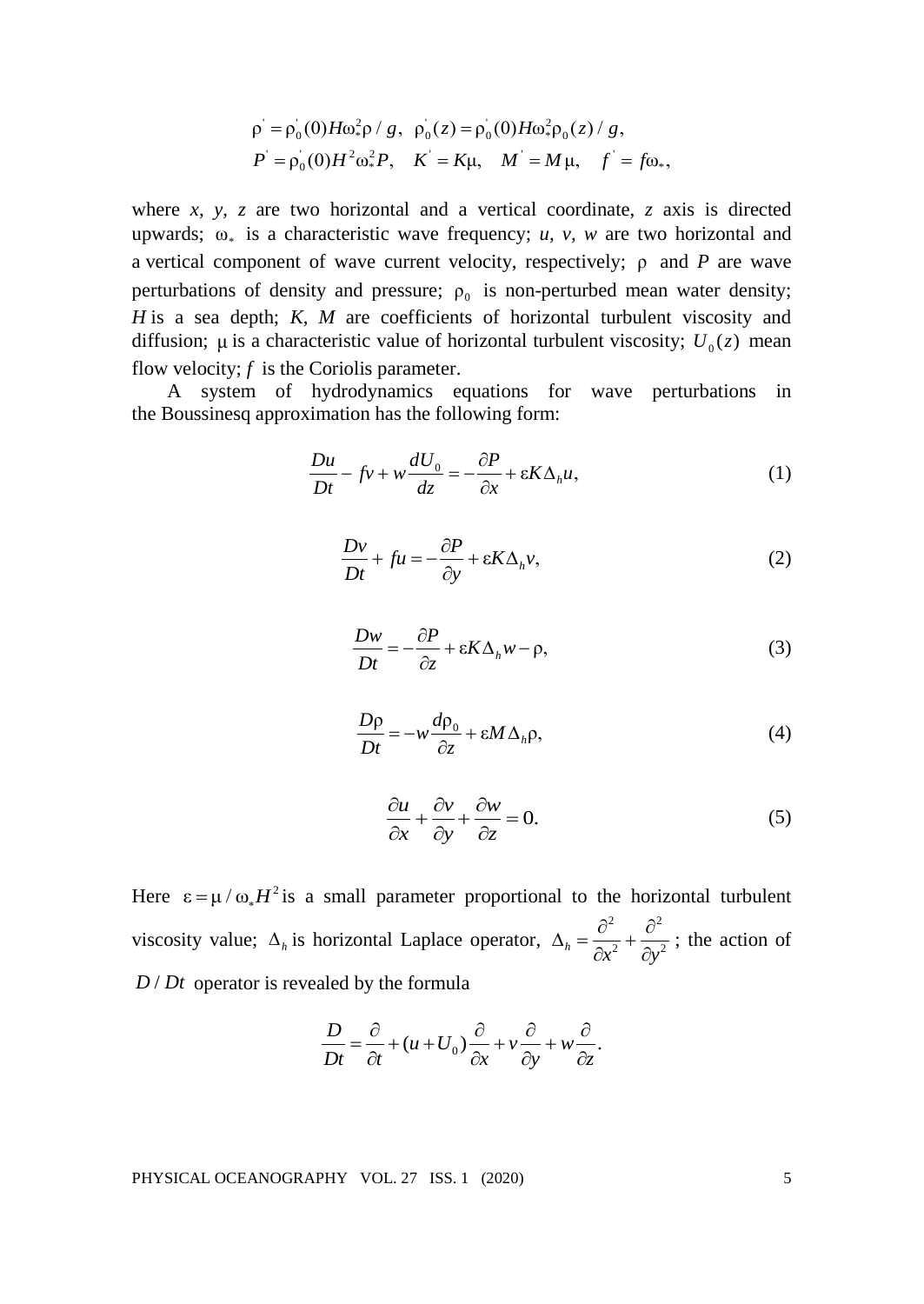Boundary conditions at the sea surface  $(z=0)$  are a rigid lid condition that filters internal waves from the surface ones  $2$  and the absence of tangential stresses [25]:

 $w(0) = 0$ ,

$$
K\frac{\partial w}{\partial x} = 0, \qquad K\frac{\partial w}{\partial y} = 0, \qquad z = 0.
$$
 (6)

Boundary conditions at the bottom are the impermeability condition and the absence of tangential stresses (smooth slip condition [25]):

$$
w = 0, \quad K \frac{\partial w}{\partial x} = 0, \quad K \frac{\partial w}{\partial y} = 0, \quad z = -1.
$$
 (7)

The tangential stresses at the bottom are zero, since the vertical exchange coefficients are neglected.

**Linear approximation.** The solutions of linear approximations we seek in the form

$$
u_1 = u_{10}(z)A \exp(i\theta) + c.c., \quad v_1 = v_{10}(z)A \exp(i\theta) + c.c., \quad w_1 = w_{10}(z)A \exp(i\theta) + c.c.,
$$
  

$$
P_1 = P_{10}(z)A \exp(i\theta) + c.c., \quad \rho_1 = \rho_{10}(z)A \exp(i\theta) + c.c.,
$$
 (8)

where *c. c.* are complex conjugate terms; *A* is the an amplitude factor;  $\theta$  is a wave phase;  $\partial \theta / \partial x = k$ ,  $\partial \theta / \partial t = -\omega$ , k is a horizontal wave number,  $\omega$  is a wave frequency. It is assumed that the wave propagates along *x* axis.

After substituting  $(8)$  into system  $(1)$ – $(5)$ , the relationship of the amplitude functions follows  $u_{10}$ ,  $v_{10}$ ,  $\rho_{10}$ ,  $P_{10}$  with  $w_{10}$ :

$$
u_{10} = \frac{i}{k} \frac{dw_{10}}{dz}, \qquad \Omega = \omega - k \cdot U_0,
$$
\n(9)

$$
P_{10} = \frac{i}{k} \left[ \frac{\Omega}{k} \frac{dw_{10}}{dz} + \frac{dU_0}{dz} w_{10} - \frac{if^2}{k(i\Omega - \varepsilon k^2 K)} \frac{dw_{10}}{dz} + i\varepsilon k + \frac{dw_{10}}{dz} \right],
$$
  

$$
\rho_{10} = \frac{w_{10}}{i\Omega - \varepsilon k^2 M} \frac{d\rho_0}{dz}, \qquad \qquad v_{10} = \frac{if}{k(i\Omega - \varepsilon k^2 K)} \frac{dw_{10}}{dz}.
$$
 (10)

Function 
$$
w_{10}
$$
 satisfies the equation  
\n
$$
(\Omega + i\epsilon k^2 K) \Big[ \Omega^2 + 2i\Omega k^2 K \epsilon - f^2 - \epsilon^2 k^4 K^2 \Big] \frac{d^2 w_{10}}{dz^2} - k f^2 \frac{dU_0}{dz} \frac{dw_{10}}{dz} +
$$
\n
$$
+ k \Bigg[ \Big( \frac{d^2 U_0}{dz^2} - k\Omega - i\epsilon k^3 K \Big) \Big( \Omega + i\epsilon k^2 K \Big)^2 + kN^2 \frac{(\Omega + i\epsilon k^2 K)^2}{(\Omega + i\epsilon k^2 M)} \Big] w_{10} = 0,
$$
\n(11)

<sup>6</sup> PHYSICAL OCEANOGRAPHY VOL. 27 ISS. 1 (2020) <sup>2</sup> Miropolsky, Yu.Z., 1981. *Dynamics of Internal Gravitational Waves in the Ocean*. Leningrad: Gidrometeoizdat, p. 30. (in Russian).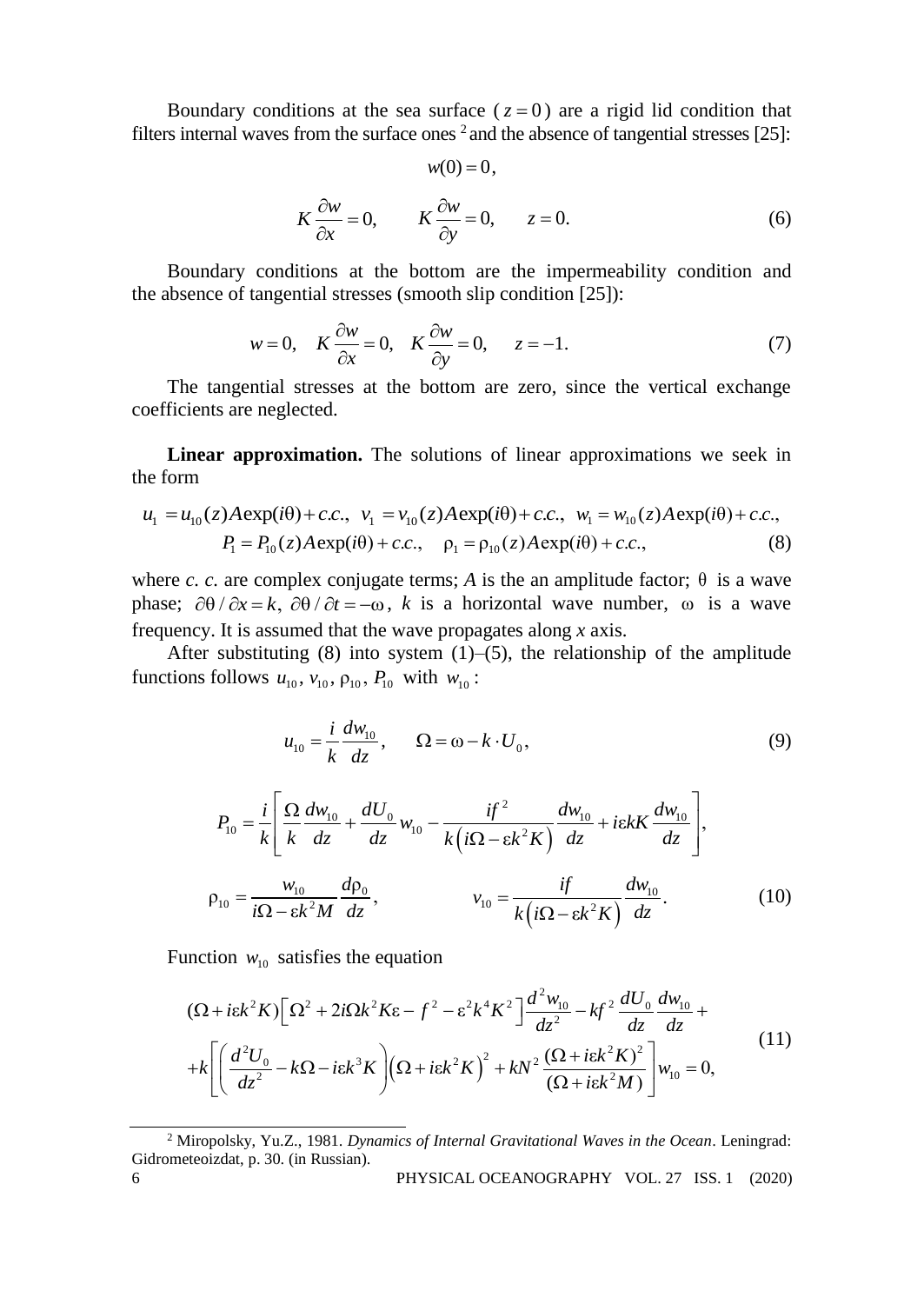where  $N^2 = -d\rho_0 / dz$  is a square of Brunt – Väisälä frequency.

Boundary conditions for  $w_{10}$ :

at  $z = 0, -1$ 

$$
w_{10} = 0.\tag{12}
$$

Boundary conditions (6), (7) are satisfied automatically. Equation (11) has a small parameter  $\varepsilon$ . Following the method described in [28], the solution  $w_{10}$  and frequency ω are represented in the form of asymptotic series by ε parameter:

$$
w_{10}(z, \varepsilon) = w_0(z) + \varepsilon w_1(z) + \dots \quad , \tag{13}
$$

$$
\omega = \omega_0 + \epsilon \omega_1 + \dots \tag{14}
$$

After substituting expansions (13), (14) into (11), (12) we obtain the boundary-<br>
e problem for  $w_0$  in the zero approximation by  $\varepsilon$ :<br>  $= \frac{d^2 w_0}{dt^2} - \frac{k f^2}{\sqrt{2(1-\lambda^2)}} \frac{dU_0}{dt^2} \frac{dw_0}{dt^2} + \left[ \frac{d^2 U_0}{dt^2} \Omega_0 +$ 

After substituting expansions (13), (14) into (11), (12) we obtain the boundary-  
value problem for 
$$
w_0
$$
 in the zero approximation by  $\varepsilon$ :  

$$
Lw_0 = \frac{d^2w_0}{dz^2} - \frac{k f^2}{\Omega_0(\Omega_0^2 - f^2)} \frac{dU_0}{dz} \frac{dw_0}{dz} + \left[ \frac{d^2 U_0}{dz^2} \Omega_0 + k\left(N^2 - \Omega_0^2\right) \right] \frac{dw_0}{(\Omega_0^2 - f^2)} = 0, (15)
$$

where *L* is linear differential operator;  $\Omega_0 = \omega_0 - k \cdot U_0$  is a wave frequency with Doppler shift.

Boundary conditions for  $w_0$  are as follows:

$$
w_0(0) = 0, \qquad w_0(-1) = 0. \tag{16}
$$

The boundary-value problem (15), (16) in the absence of a flow at  $U_0 = 0$  has a countable set of eigenfunctions – a set of modes. Moreover, for each value of the wave number corresponds a certain frequency value  $\omega_0$ , satisfying the inequality  $f < \omega_0 < \max(N)$  and corresponding to the given mode. At  $U_0 \neq 0$ a discrete spectrum of real eigenfrequencies may not exist [29]. This is due to the singularities in equation (15), when  $\Omega_0 = 0$  and  $\Omega_0 = \pm f$  (hydrodynamically stable flows are considered). In the presence of  $\Omega_0 = 0$  singularity, there is a critical layer where the phase velocity of the wave is equal to the flow velocity [30, 31]. When Earth's rotation is taken into account, the mentioned singularity shifts to the level where  $\Omega_0 = f$  [32]. The effect of this singularity on the dispersion curves is illustrated by the calculations below.

We introduce the notation:

We introduce the notation:  
\n
$$
a(z) = -\frac{f^2 k}{\Omega_0 (\Omega_0^2 - f^2)} \frac{dU_0}{dz}, \quad b(z) = \frac{k}{(\Omega_0^2 - f^2)} \left[ k(N^2 - \Omega_0^2) + \Omega_0 \frac{d^2 U_0}{dz^2} \right].
$$

Then equation (15) can be written as

$$
\frac{d^2 w_0}{dz^2} + a(z) \frac{dw_0}{dz} + b(z)w_0 = 0.
$$
 (17)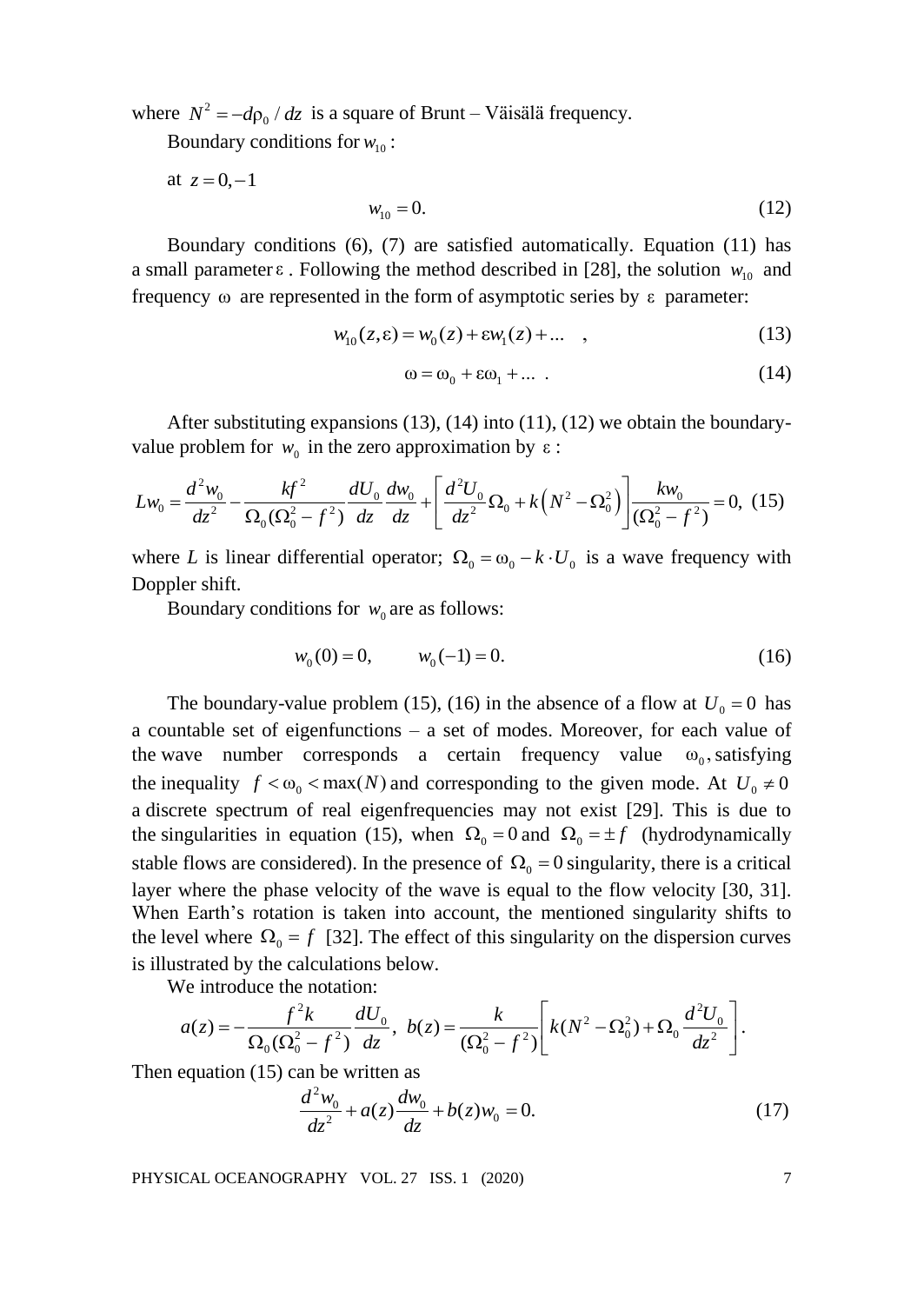Equation (17) is reduced to a self-adjoint form by multiplying both sides of the equation by  $p(z) = \exp(\int a(z) dz)$  function:

$$
L_s w_0 = \frac{d}{dz} \left( p(z) \frac{dw_0}{dz} \right) - q(z) w_0 = 0,
$$
 (18)

where  $q(z) = -b(z)p(z)$ ;  $L<sub>s</sub>$  is a self-adjoint differential operator.

The following approximation  $w_1$  in the expansion (13) with respect to the parameter  $\varepsilon$  satisfies the equation

$$
Lw_1 = F_1(z),\tag{19}
$$

$$
Lw_1 = F_1(z),
$$
\n(19)  
\n
$$
F_1(z) = G \left\{ \left( \omega_1 + ik^2 K \right) \left[ k \left( k \left( 3\Omega_0^2 - 2N^2 \right) - 2\Omega_0 \frac{d^2 U_0}{dz^2} \right) w_0 - \left( 3\Omega_0^2 - f^2 \right) \frac{d^2 w_0}{dz^2} \right] + \right.
$$
\n
$$
+ k\Omega_0 \left( \omega_1 + ik^2 M \right) \left( k\Omega_0 - \frac{d^2 U_0}{dz^2} \right) w_0 \right\}, \quad G = \frac{1}{\Omega_0(\Omega_0^2 - f^2)},
$$
\n(19)

where  $G$  is an auxiliary function.

The left side of equation (19) is reduced to a self-adjoint form by multiplying both parts of equation (19) by function  $p(z)$ :

$$
L_s w_1 = \Phi_1(z), \tag{20}
$$

where  $\Phi_1(z) = p(z) F_1(z)$ .

Boundary conditions for function  $w_1$ :

$$
w_1(0) = 0, \qquad w_1(-1) = 0. \tag{21}
$$

The solvability condition for the boundary value problem  $(3(20), (21)$ :

$$
\int_{-1}^{0} \Phi_1 w_0 dz = 0.
$$
 (22)

From here we find the expression for  $\omega_1$ :

$$
\omega_1 = i \frac{c}{d},\tag{23}
$$

<sup>3</sup> Kamke, E., 1959. *Differentialgleichungen: Lösungsmethoden und Lösungen*. Leipzig: Geest & Portig K.-G. (in German).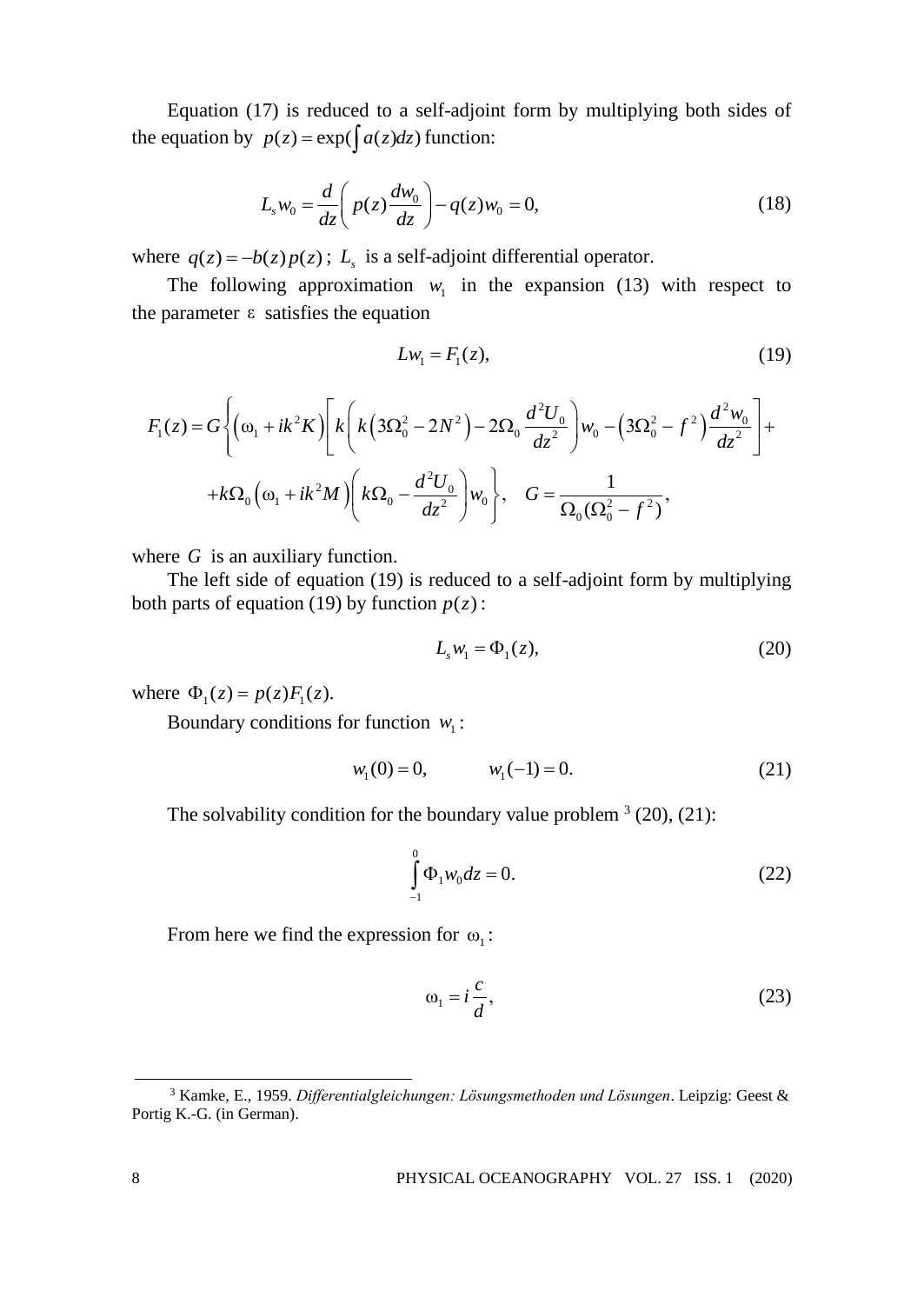$$
c = \int_{-1}^{0} \left\{ \frac{K \left[ \frac{d^2 w_0}{dz^2} \left( 3\Omega_0^2 - f^2 \right) + k w_0 \left( 2\Omega_0 \frac{d^2 U_0}{dz^2} + \left( 2N^2 - 3\Omega_0^2 \right) k \right) \right] + \left\{ k^2 p w_0 G dz, \right. \\ + k M \Omega_0 \left( \frac{d^2 U_0}{dz^2} - k \Omega_0 \right) \right\} \\ d = \int_{-1}^{0} \left[ \frac{d^2 w_0}{dz^2} \left( f^2 - 3\Omega_0^2 \right) + k w_0 \left( 4k \Omega_0^2 - 3\Omega_0 \frac{d^2 U_0}{dz^2} - 2k N^2 \right) \right] p w_0 G dz.
$$

**Wave mass transport.** The vertical wave flux of mass is determined by the formula

$$
\overline{\rho w} = \frac{w_{10} w_{10}^* |A_1|^2}{i \Omega - \varepsilon k^2 M} \frac{d\rho_0}{dz} + c.c.,
$$
 (24)

where  $A_1 = A \exp(\delta \omega \cdot t)$ ,  $\delta \omega = \omega_1 / i$  is a wave attenuation decrement,  $\omega_1$  is purely imaginary value; the bar above means averaging over the wave period. The vertical wave flux of mass leads to irreversible deformation of the density field, which can be considered as a wave-generated vertical fine structure. The equation for nonoscillating at the wave time scale correction to the mean density ρ has the following form:

$$
\frac{\partial \overline{\rho}}{\partial t} + U_0 \frac{\partial \overline{\rho}}{\partial x} + V_0 \frac{\partial \overline{\rho}}{\partial y} + \frac{\partial \overline{\rho} u}{\partial x} + \frac{\partial \overline{\rho} v}{\partial y} + \frac{\partial \overline{\rho} w}{\partial z} = 0.
$$

In the horizontally homogeneous case this equation is transformed to

$$
\frac{\partial \overline{\rho}}{\partial t} + \frac{\partial \overline{\rho w}}{\partial z} = 0.
$$
 (25)

We integrate equation  $(25)$  over the time:

$$
\Delta \bar{\rho} = -\int_{0}^{t} \left( \frac{\partial \bar{\rho w}}{\partial z} \right) dt'.
$$
 (26)

Substituting vertical wave flux of mass ρ*w* (24) into integral (26), after integration we obtain

$$
\overline{\Delta \rho} = \frac{1}{2\delta \omega} \frac{\partial \overline{\rho w}}{\partial z} \cdot \left(1 - e^{2\delta \omega t}\right),\tag{27}
$$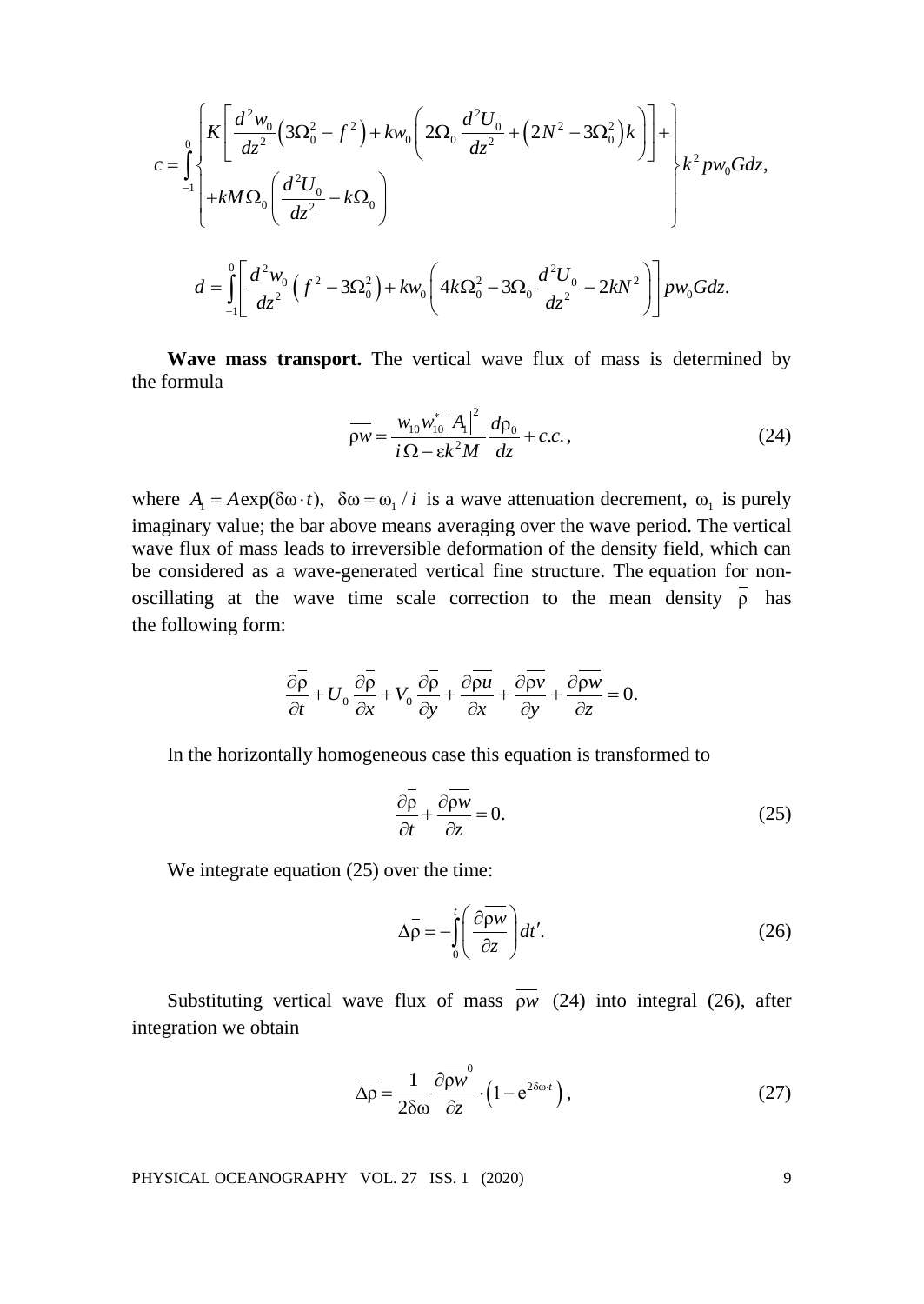where 
$$
\overline{\rho w}^0 = \frac{w_{10} w_{10}^* |A|^2}{i \Omega - \varepsilon k^2 M} \frac{d\rho_0}{dz} + c.c.
$$
,  $A = A_1$  at  $t = 0$ .

In expression (27), turning to the limit at  $t \rightarrow \infty$  with regard to the fact that  $δω < 0$ , we find  $Δρ$ :

$$
\overline{\Delta \rho} = \frac{\partial \overline{\rho w}^0}{\partial z} \cdot \frac{1}{2\delta \omega}.
$$
 (28)

The value  $\Delta \rho$ , that depends on the vertical coordinate, is non-oscillating at the wave time scale correction to the average density – vertical fine structure generated by the wave. In [22, 23], a non-oscillating correction to the density, proportional to the square of the wave amplitude, was determined. After the wave train passage, the unperturbed stratification profile is restored and the fine structure is reversible. Correction (28) is proportional to the square of the maximum wave amplitude and is a wave-generated irreversible fine structure.

**Calculation results.** We will calculate the vertical fine structure generated by the internal wave for 14-minute internal waves of the lowest mode observed at the entrance to the Strait of Gibraltar from the Mediterranean Sea [33]. The amplitude of these waves was 16 m. The vertical profiles of the Brunt – Väisälä frequency and the flow velocity are shown in Fig. 1.



**F i g. 1.** Vertical profiles of: the Brunt – Väisälä frequency (*a*); the current velocity (*b*)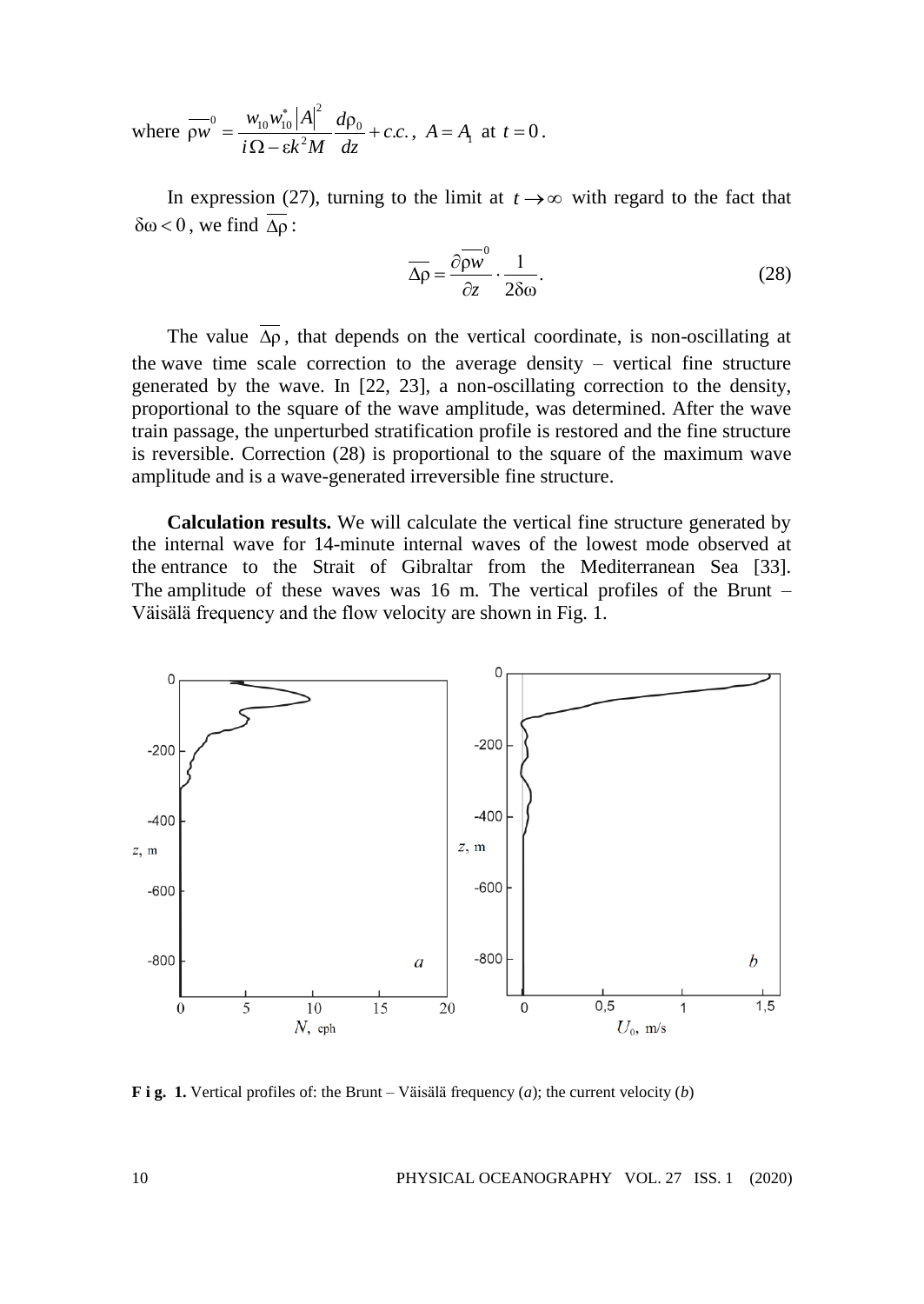The boundary value problem (16), (18) is solved numerically by the implicit third-order Adams scheme of accuracy. The dispersion curves of the first two modes are shown in Fig. 2,  $a$ , with no regard to the flow – in Fig. 2,  $b$ . In the lowfrequency region, in the vicinity of the inertial frequency, a significant difference in the behavior of the dispersion curves is observed. When the flow is taken into account, the dispersion curves are cut off in the low-frequency region (Fig. 2, *a*) due to the effect of critical layers, where the wave frequency with the Doppler shift is equal to inertial one. The minimum frequency for the first mode is  $1,326 \cdot 10^{-4}$  rad/s, for the second mode –  $4,363 \cdot 10^{-4}$  rad/s. For comparison, we indicate that the inertial frequency is equal to  $8,582 \cdot 10^{-5}$  rad/s. In the absence of a flow (Fig. 2, *b*), no cutoff occurs in the low-frequency region and the dispersion curves at small wave numbers smoothly approach the inertial frequency. The wave number of 14-minute internal waves of the first mode is  $3.76 \cdot 10^{-3}$  rad/m. We find the normalizing factor  $A_1$  by the known value of the maximum amplitude of vertical displacements. In order to express the vertical displacement ζ we use the relation  $d\zeta/dt = w$ :

$$
\zeta = \frac{i w_0}{\Omega_0} A_1 \exp(ikx - i\omega_0 t) + c.c.
$$

max ζ

This implies

$$
A_{\rm I} = \frac{\max_{\mathbf{Q}} \mathbf{Q}_{\rm II}}{\sum_{\mathbf{Q}} \max |w_0 / \Omega_0|}.\tag{29}
$$



**F i g. 2.** Dispersion curves of the first two modes of internal waves: *a* – at presence of the current; *b* – when the current is absent (the first mode – solid line, the second one – hatch line)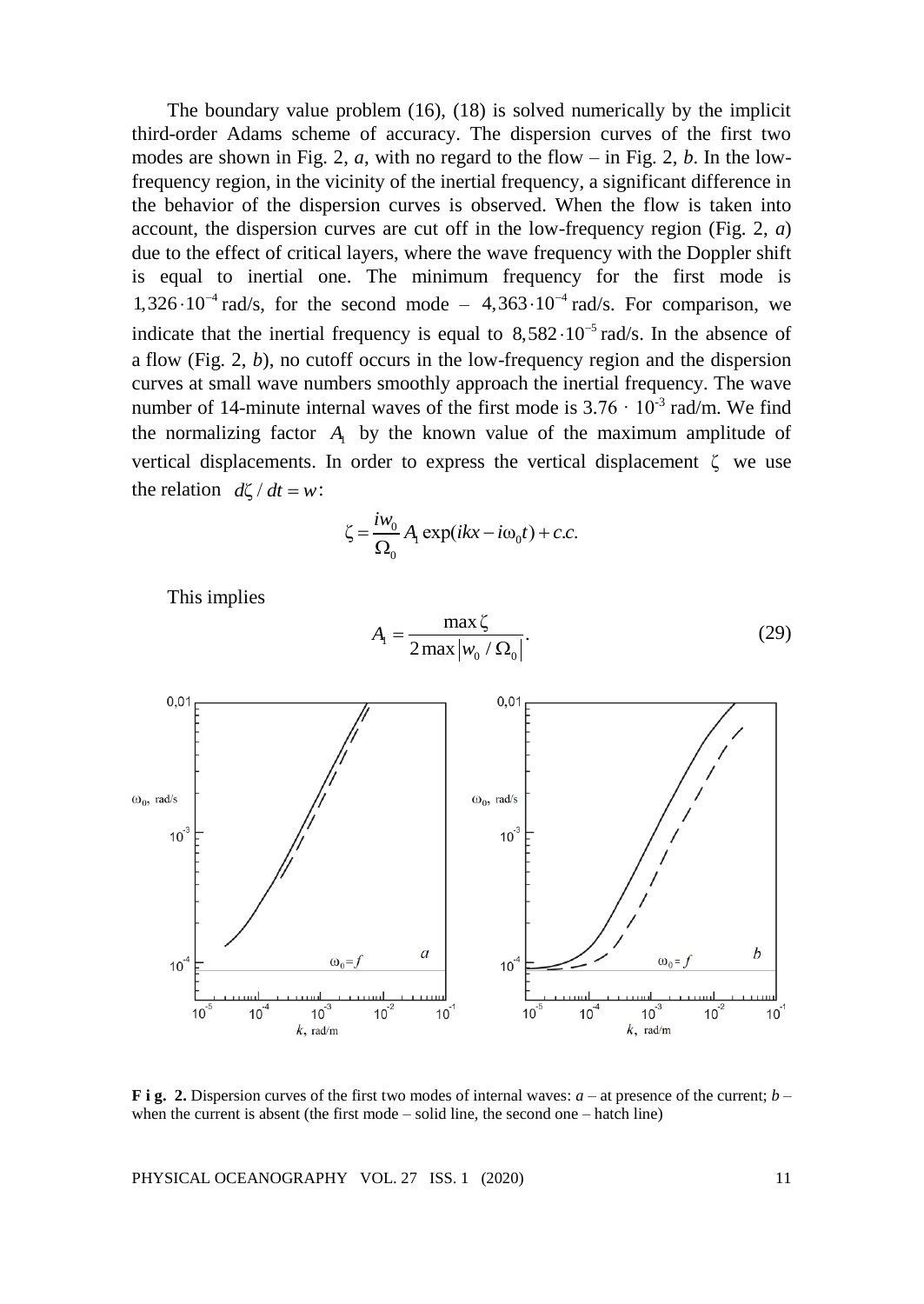A typical value of turbulent diffusion coefficient  $M$  at the considered scales  $4$  is 1 m<sup>2</sup> /s. Semi-homogeneous boundary value problem (20), (21) is solved numerically according to the implicit Adams scheme of the third order of accuracy at  $K = 2M$ . A unique solution that is orthogonal to the nontrivial solution  $w_0$  of the corresponding homogeneous boundary value problem (15), (16) is found. The correction to the frequency  $\omega_1$  is found from the solvability condition (22) of this boundary value problem and is determined by formula (23). The value  $\omega_1$  is purely imaginary, therefore  $\delta \omega = \omega_1 / i$  is a decrement of wave attenuation. In Fig. 3, *a* the dependence of the wave attenuation decrement on frequency is shown. The decrement modulo of the second mode is larger than the one of the first mode. Features of the decrement behavior in the low-frequency region are shown in Fig. 3, *b*. The decrement reduction in the vicinity of the inertial frequency due to the effect of critical layers, where the frequency of the wave with the Doppler shift is inertial, attracts attention. In the absence of a current, the wave attenuation decrement modulo is at least an order of magnitude larger (Fig. 3, *c*). No cutoff occurs in the low-frequency region (Fig. 3, *d*).

Vertical wave fluxes of mass (24) for 14-minute internal waves of the first mode both in the presence of a current and in its absence are shown in Fig. 4. In the presence of a current, the wave flux of mass is smaller. In Fig. 5 the wave (in the presence of a current) and turbulent vertical mass fluxes are compared. The turbulent flux of mass is determined by the formula  $\overline{\rho'w'} = -M_z \frac{d\rho_0}{dt}$ *dz*  $'w' = -M_z \frac{\mu p_0}{I}$ , the coefficient of vertical turbulent exchange is estimated by the formula  $M_z \approx 0.93 \cdot 10^{-4} N_c^{-1}$  m<sup>2</sup>/s,  $N_c$  corresponds to the Brent – Väisäl frequency in cph [34].

The wave flux of the mass exceeds in modulus the turbulent one. The vertical profile of mean density  $\rho_0$  is represented in Fig. 6, *a*. A non-oscillating at the wave time scale correction to density  $\Delta \rho$  (28) both in the presence of a current and in its absence, is shown in Fig. 6, *b*. In Fig. 6, *c*, the same dependences are presented in the pycnocline. A non-oscillating at the wave time scale correction to density in the upper 40-meter layer is larger in magnitude in the presence of a current. Inversions in the vertical density distribution do not occur. The characteristic scale of vertical fine structure (10–20 m) generated by the wave corresponds to the actually observed one.

<sup>4</sup> Bowden, K., 1983. *Physical Oceanography of Coastal Waters*. Somerset, New Jersey: Wiley, 1983).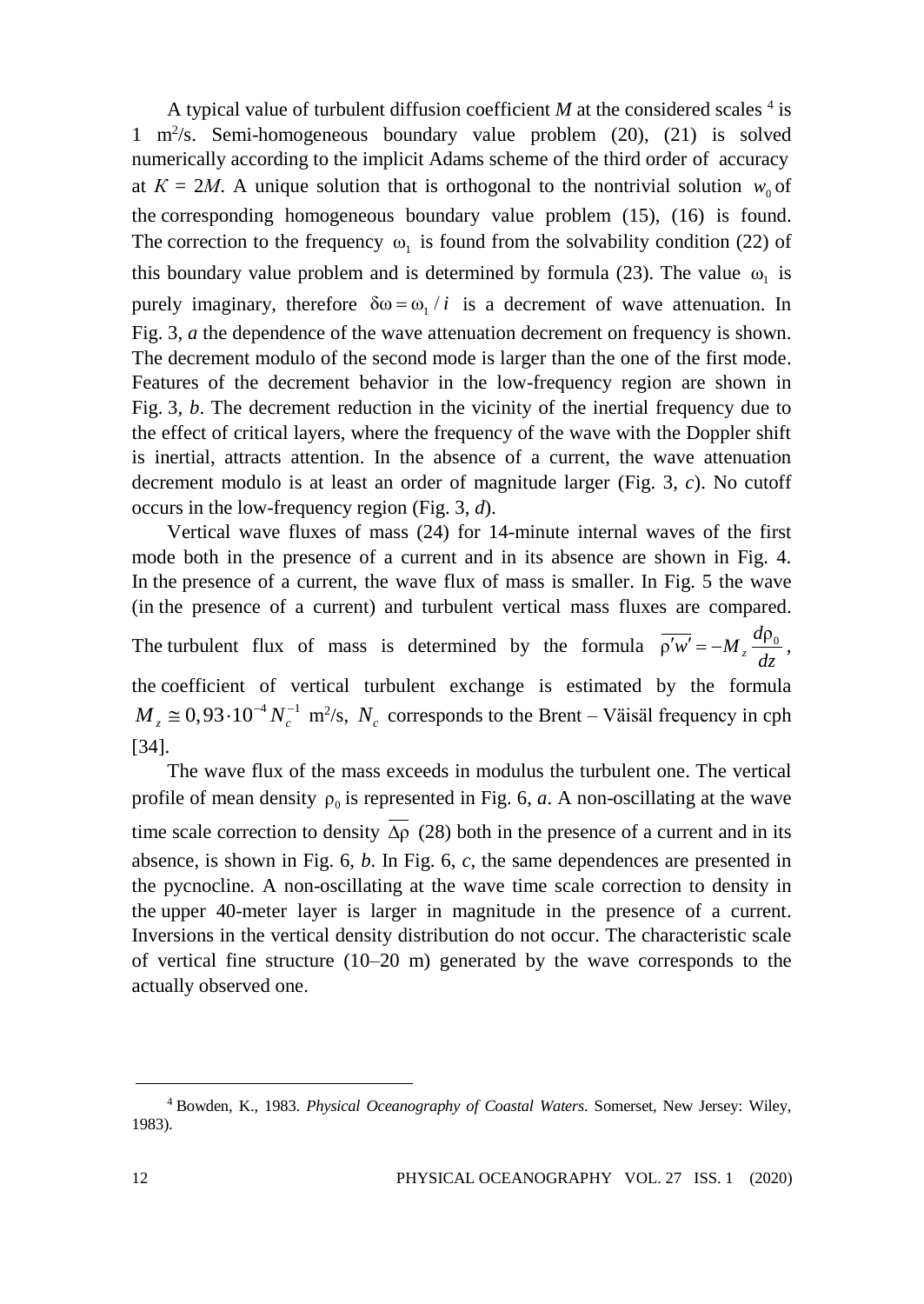

**F i g. 3.** Dependence of the attenuation decrement on the wave frequency  $(a)$ ; the same – in the lowfrequency area (*b*); the same dependencies – when the current is absent  $(c, d)$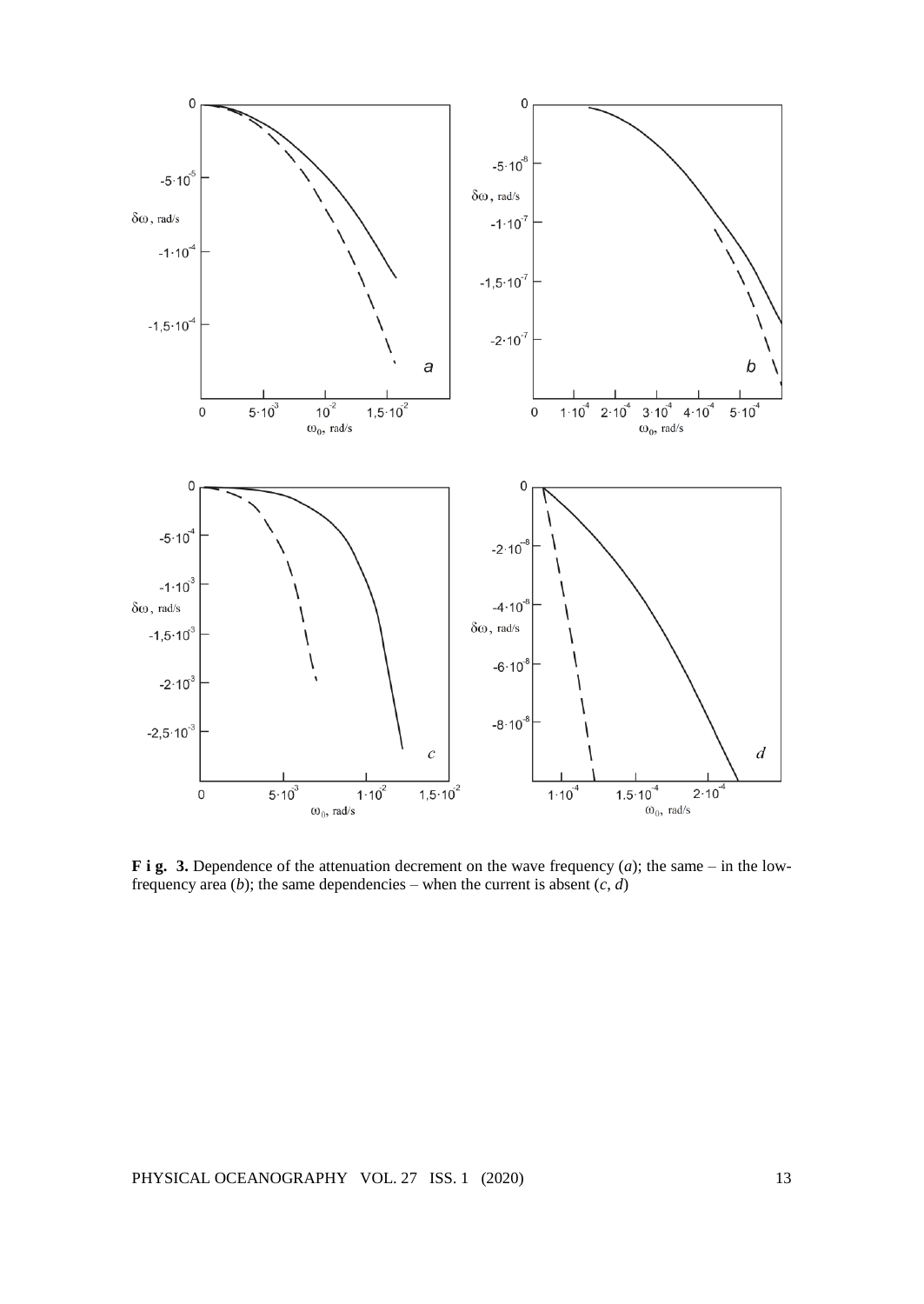

**F i g. 4.** Profiles of the mass vertical wave flux at presence of the current (solid line) and when the current is absent (dotted line)





**F i g. 5.** Profiles of the wave (solid line) and turbulent (hatch line) vertical flux of the mass



**F** i **g.** 6. Vertical profiles: *a* – of average density;  $b - of$  not oscillating correction of density at presence of the current (solid line) and when the current is absent (dotted line);  $c$  – the same – in the upper 200 m layer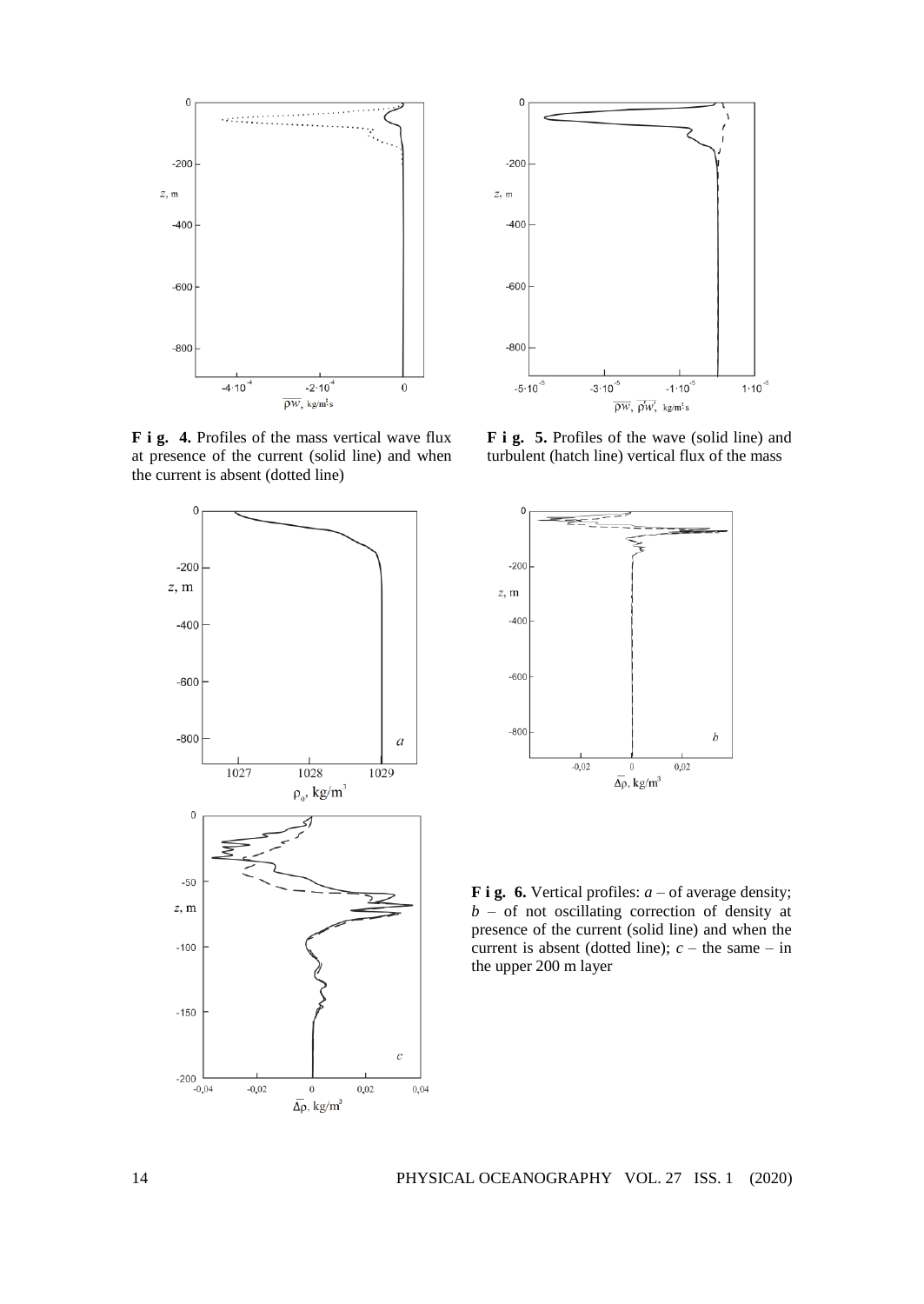## **Conclusions**

1. The vertical wave flux of mass with regard to horizontal turbulent viscosity and diffusion is nonzero and exceeds the turbulent one in absolute value.

2. The indicated vertical wave flux of mass leads to non-oscillating on the wave time scale correction to the density – the wave-generated fine structure. This fine structure is irreversible.

3. Dispersion curves of internal waves are cut off in the low-frequency area, which is caused by the effect of critical layers where the wave frequency with the Doppler shift is equal to inertial one.

## **REFERENCES**

- 1. Dykman, V.Z., 2016. Technical Tools for Studying Structure and Dynamics of Water Masses. *Physical Oceanography*, (6), pp. 49-62. doi:10.22449/1573-160X-2016-6-43-55
- 2. Sabinin, K.D. and Serebryanyi, A.N., 2012. Results of Using Acoustic Doppler Current Profilers for Studying the Spatial Structure of the Marine Environment. *Acoustical Physics*, 58(5), pp. 586-595. https://doi.org/10.1134/S106377101203013X
- 3. Paka, V.T., Rudels, B., Quadfasel, D. and Zhurbas, V.M., 2010. Measurements of Turbulence in the Zone of Strong Bottom Currents in the Strait of Denmark. *Doklady Earth Sciences*, 432(1), pp. 613-617. https://doi.org/10.1134/S1028334X10050144
- 4. Samodurov, A.S., Chukharev, A.M., Zubov, A.G. and Pavlenko, O.I., 2015. Structure-Formation and Vertical Turbulent Exchange in the Coastal Area of the Sevastopol Region. *Physical Oceanography*, (6), pp. 3-16. doi:10.22449/1573- 160X-2015-6-3-14
- 5. Keller, K.H. and Van Atta, C.W., 2000. An Experimental Investigation of the Vertical Temperature Structure of Homogeneous Stratified Shear Turbulence. *Journal of Fluid Mechanics*, 425, pp. 1-29. https://doi.org/10.1017/S0022112000002111
- 6. Van Haren, H., Gostiaux, L., Morozov, E. and Tarakanov, R., 2014. Extremely Long Kelvin-Helmholtz Billow Trains in the Romanche Fracture Zone. *Geophysical Research Letters*, 41(23), pp. 8445-8451. https://doi.org/10.1002/2014GL062421
- 7. Wunsch, C. and Ferrari, R., 2004. Vertical Mixing, Energy, and the General Circulation of the Oceans. *Annual Review of Fluid Mechanics*, 36, pp. 281-314. https://doi.org/10.1146/annurev.fluid.36.050802.122121
- 8. Holford, J.M. and Linden, P.F., 1999. Turbulent Mixing in a Stratified Fluid. *Dynamics of Atmospheres and Oceans*, 30(2–4), pp. 173-198. https://doi.org/10.1016/S0377-0265(99)00025-1
- 9. Shroyer, E.L., Moum, J.N. and Nash, J.D., 2010. Energy Transformations and Dissipation of Nonlinear Internal Waves over New Jersey's Continental Shelf.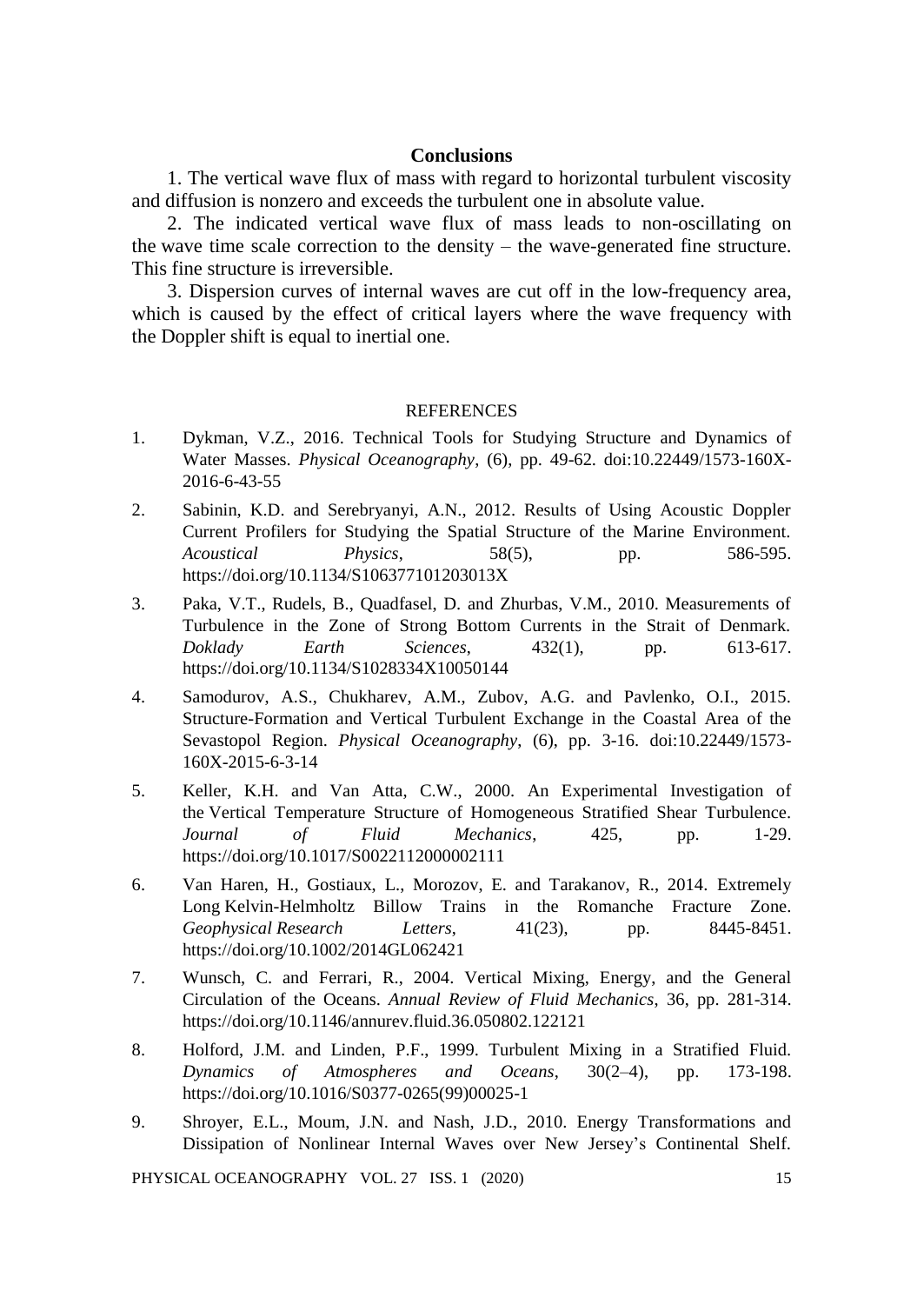*Nonlinear Processes in Geophysic*, 17(4), pp. 345-360. https://doi.org/10.5194/npg-17-345-2010

- 10. Ostrovskii, A.G. and Zatsepin, A.G., 2016. Intense Ventilation of the Black Sea Pycnocline due to Vertical Turbulent Exchange in the Rim Current Area. *Deep Sea Research Part I: Oceanographic Research Papers*, 116, pp. 1-13. https://doi.org/10.1016/j.dsr.2016.07.011
- 11. De Silva, I.P.D., Brandt, A., Montenegro, L.J. and Fernando, H.J.S., 1999. Gradient Richardson Number Measurements in a Stratified Shear Layer. *Dynamics of Atmospheres and Oceans*, 30(1), pp. 47-63. https://doi.org/10.1016/S0377- 0265(99)00015-9
- 12. Troy, C.D. and Koseff, J.R., 2005. The Instability and Breaking of Long Internal Waves. *Journal of Fluid Mechanics*, 543, pp. 107-136. doi:10.1017/S0022112005006798
- 13. Clark, H.A. and Sutherland, B.R., 2010. Generation, Propagation, and Breaking of an Internal Wave Beam. *Physics of Fluids*, 22(7), 076601. doi:10.1063/1.3455432
- 14. Podymov, O.I., Zatsepin, A.G. and Ostrovsky, A.G., 2017. Vertical Turbulent Exchange in the Black Sea Pycnocline and Its Relation to Water Dynamics. *Oceanology*, 57(4), pp. 492-504. https://doi.org/10.1134/S0001437017040142
- 15. Vasil'ev, O.F., Voropaeva, O.F. and Kurbatskii, A.F., 2011. Turbulent Mixing in Stably Stratified Currents of the Environment: The Current State of the Problem (Review). *Izvestiya, Atmospheric and Oceanic Physics*, 47(3), pp. 265-280. https://doi.org/10.1134/S000143381103011X
- 16. Samodurov, A.S., Chukharev, A.M., Nosova, A.V. and Globina, L.V., 2013. Internal Waves Intensification in the Shelf Break Region as a Factor of the Vertical Exchange Intensification. *Fundamentalnaya i Prikladnaya Gidrofizika*, 6(2), pp. 12- 24 (in Russian).
- 17. Zhurbas, V.M. and Ozmidov, R.V., 1983. On the Internal Structure of the Fine Stepped Structure of the Main Ocean Thermocline. *Oceanology*, 23(6), pp. 938-943.
- 18. Falina, A.S. and Volkov, I.I., 2005. Influence of Double Diffusion on the General Hydrological Structure of the Deep Waters in the Black Sea. *Oceanology*, 45(1), pp. 16-25.
- 19. Pogrebnoi, A.E. and Samodurov, A.S., 2014. Evolution of Mixed Layers in a Stratified Region of the Black Sea Anticyclonic Eddy. *Izvestiya, Atmospheric and Oceanic Physics*, 50(6), pp. 621-629. doi:10.7868/S0002351514060121
- 20. Romanenkov, D.A., Zimin, A.V., Rodionov, A.A., Atazhanova, O.A. and Kozlov, I.E., 2016. Variability of Fronts and Features of Mesoscale Water Dynamics in the White Sea. *Fundamentalnaya i Prikladnaya Gidrofizika*, 9(1), pp. 59-72 (in Russian).
- 21. Maurer, B.D., Bolster, D.T. and Linden, P.F., 2010. Intrusive Gravity Currents between Two Stably Stratified Fluids. *Journal of Fluid Mechanics*, 647, pp. 53-69. doi:10.1017/S0022112009993752
- 22. Borisenko, Yu.D., Voronovich, A.G., Leonov, A.I. and Miropolsky, Yu.Z., 1976. On the Theory of Nonstationary Weak Nonlinear Internal Waves in Stratified Fluid. *Izvestiya AN SSSR, Fizika Atmosfery i Okeana*, 12(3), pp. 293-301 (in Russian).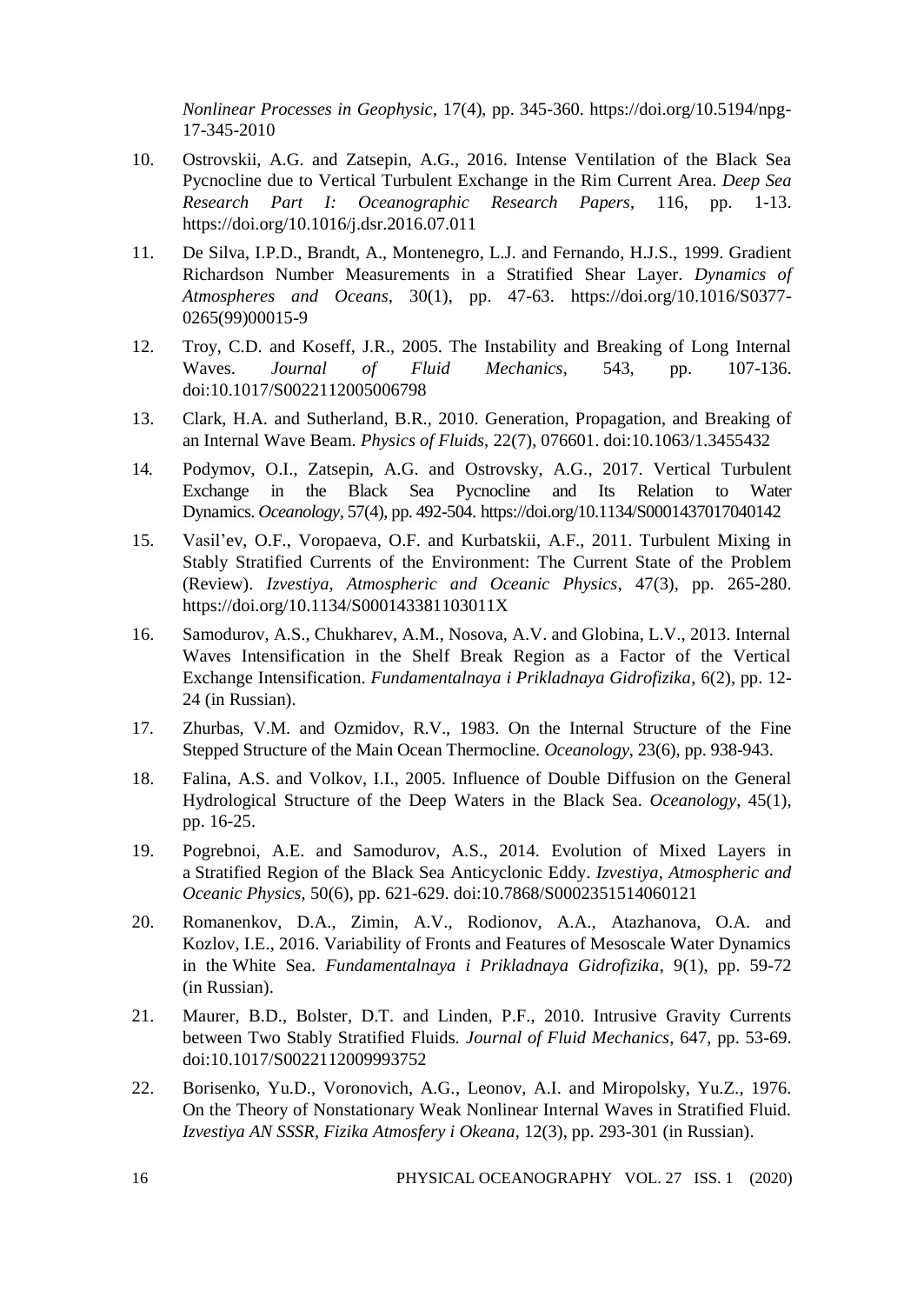- 23. Voronovich, A.G., Leonov, A.I. and Miropolsky, Yu.Z., 1976. On the Theory of Formation of Fine Structure of Hydrophysical Fields in the Ocean. *Okeanologiya*, 16(5), pp. 750-759 (in Russian).
- 24. Le Blon, P.H. and Misek, L.A., 1978. *Waves in the Ocean*. Amsterdam: Elsevier Scientific Publishing Company. Pt. 2, 365 p.
- 25. LeBlond, P.H., 1966. On the Damping of Internal Gravity Waves in a Continuously Stratified Ocean. *Journal of Fluid Mechanics*, 25(1), pp. 121-142. doi:10.1017/S0022112066000089
- 26. Slepyshev, A.A., 2015. Vertical Fluxes Induced by Weak-Nonlinear Internal Waves in a Baroclinic Flow. *Physical Oceanography*, (1), pp. 59-72. doi:10.22449/1573- 160X-2015-1-59-72
- 27. Slepyshev, A.A., 2016. Vertical Momentum Transfer by Internal Waves when Eddy Viscosity and Diffusion are Taken into Account. *Izvestiya, Atmospheric and Oceanic Physics*, 52(3), pp. 301-308. doi:10.1134/S0001433816030117
- 28. Vishik, M.I. and Lyusternik, L.A., 1957. Regular Degeneration and Boundary Layer for Linear Differential Equations with Small Parameter. *Uspekhi Matematicheskikh Nauk*, 12(5), pp. 3-122 (in Russian).
- 29. Banks, W.H.H., Drazin, P.G. and Zaturska, M.B., 1976. On the Normal Modes of Parallel Flow of Inviscid Stratified Fluid. *Journal of Fluid Mechanics*, 75(1), pp. 149-171. doi:10.1017/S0022112076000153
- 30. Booker, J.B. and Bretherton, F.P., 1967. The Critical Layer for Internal Gravity Waves in a Shear Flow. *Journal of Fluid Mechanics*, 27(3), pp. 513-539. doi:10.1017/S0022112067000515
- 31. Caillol, P. and Grimshaw, R.H.J., 2012. Internal Solitary Waves with a Weakly Stratified Critical Layer. *Physics of Fluids*, 24(5), 056602. doi:10.1063/1.4704815
- 32. Jones, W.L., 1967. Propagation of Internal Gravity Waves in Fluids with Shear Flow and Rotation. *Journal of Fluid Mechanics*, 30(3), pp. 439-448. doi:10.1017/S0022112067001521
- 33. Watson, G., 1994. Internal Waves in a Stratified Shear Flow: The Strait of Gibraltar. *Journal of Physical Oceanography*, 24(2), pp. 509-517. https://doi.org/10.1175/1520-0485(1994)024<0509:IWIASS>2.0.CO;2
- 34. Ivanov, V.A., Samodurov, A.S., Chuharev, A.M. and Nosova, A.V., 2008. Intensification of Vertical Turbulent Exchange in the Interface between the Shelf and the Continental Slope in the Black Sea. *Reports of the National Academy of Sciences of Ukraine*, (6), pp. 108-112 (in Russian).

### *About the authors:*

**Aleksandr A. Slepyshev**, Leading Research Associate, Marine Hydrophysical Institute of RAS (2 Kapitanskaya St., Sevastopol, 299011, Russian Federation), Dr. Sci. (Phys.-Math.) **ResearcherID: V-6948-2017**, **ORCID ID: 0000-0002-9259-7558**, [slep55@mail.ru](mailto:slep55@mail.ru)

**Anna V. Nosova**, Leading Engineer-Researcher, Marine Hydrophysical Institute of RAS (2 Kapitanskaya St., Sevastopol, 299011, Russian Federation)